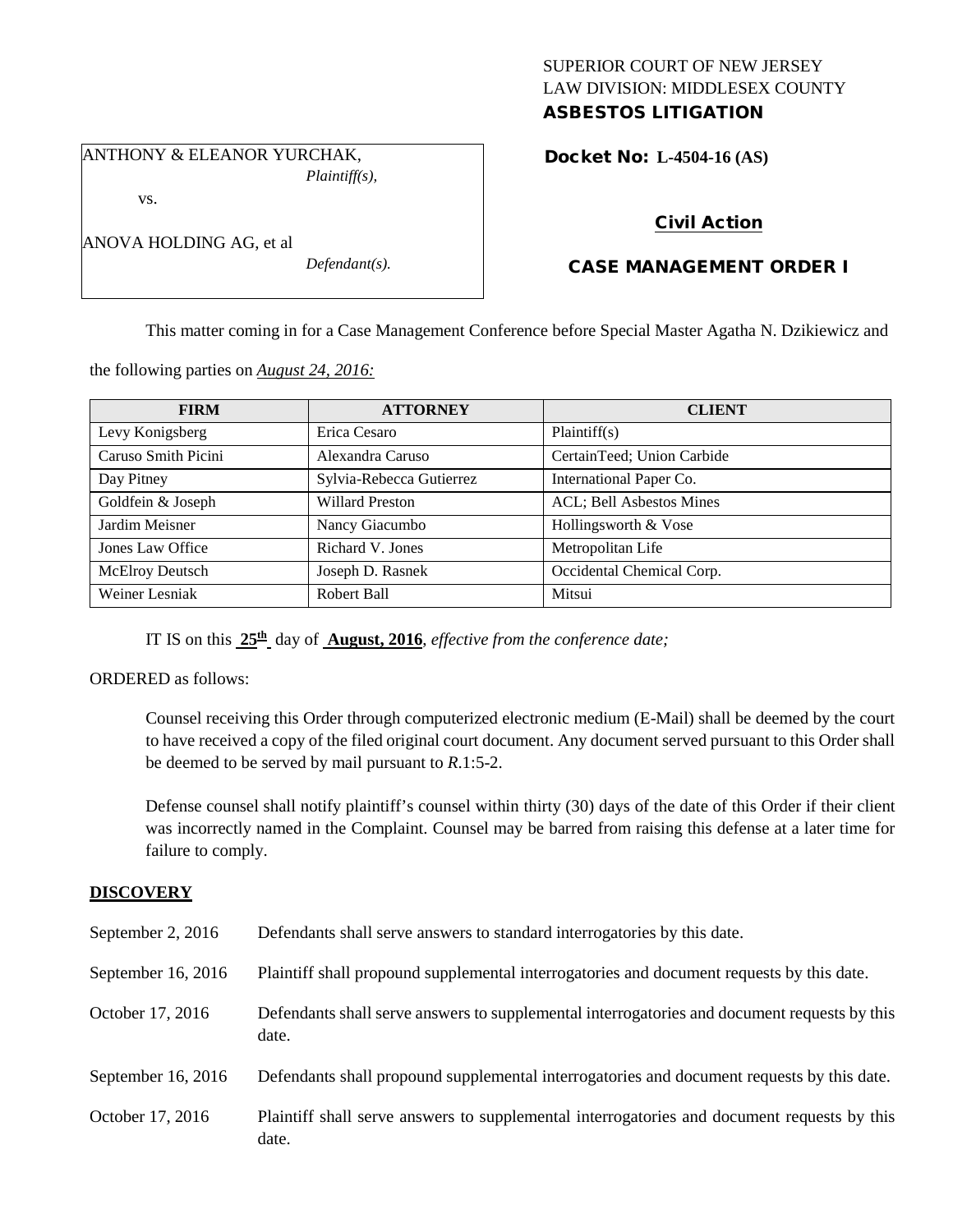- November 30, 2016 Fact discovery, including depositions, shall be completed by this date. Plaintiff's counsel shall contact the Special Master within one week of this deadline if all fact discovery is not completed.
- December 30, 2016 Depositions of corporate representatives shall be completed by this date.

#### **EARLY SETTLEMENT**

February 28, 2017 Settlement demands shall be served on all counsel and the Special Master by this date.

#### **SUMMARY JUDGMENT MOTION PRACTICE**

| December 19, 2016 | Plaintiff's counsel shall advise, in writing, of intent not to oppose motions by this date. |
|-------------------|---------------------------------------------------------------------------------------------|
| January 6, 2017   | Summary judgment motions shall be filed no later than this date.                            |
| February 3, 2017  | Last return date for summary judgment motions.                                              |

#### **MEDICAL DEFENSE**

September 2, 2016 Plaintiff shall serve executed medical authorizations by this date. January 31, 2017 Plaintiff shall serve medical expert reports by this date. January 31, 2017 Upon request by defense counsel, plaintiff is to arrange for the transfer of pathology specimens and x-rays, if any, by this date. March 24, 2017 Defendants shall identify its medical experts and serve medical reports, if any, by this date. **In addition, defendants shall notify plaintiff's counsel (as well as all counsel of record) of a joinder in an expert medical defense by this date.**

## **LIABILITY EXPERT REPORTS**

- January 31, 2017 Plaintiff shall identify its liability experts and serve liability expert reports or a certified expert statement by this date or waive any opportunity to rely on liability expert testimony.
- March 24, 2017 Defendants shall identify its liability experts and serve liability expert reports, if any, by this date or waive any opportunity to rely on liability expert testimony.

## **EXPERT DEPOSITIONS**

April 14, 2017 Expert depositions shall be completed by this date. To the extent that plaintiff and defendant generic experts have been deposed before, the parties seeking that deposition in this case must file an application before the Special Master and demonstrate the necessity for that deposition. To the extent possible, documents requested in a deposition notice directed to an expert shall be produced three days in advance of the expert deposition. The expert shall not be required to produce documents that are readily accessible in the public domain.

\_\_\_\_\_\_\_\_\_\_\_\_\_\_\_\_\_\_\_\_\_\_\_\_\_\_\_\_\_\_\_\_\_\_\_\_\_\_\_\_\_\_\_\_\_\_\_\_\_\_\_\_\_\_\_\_\_\_\_\_\_\_\_\_\_\_\_\_\_\_\_\_\_\_\_\_\_\_\_\_\_\_\_\_\_\_\_\_\_\_\_\_\_\_\_\_\_\_\_\_\_\_\_\_\_\_\_\_\_\_